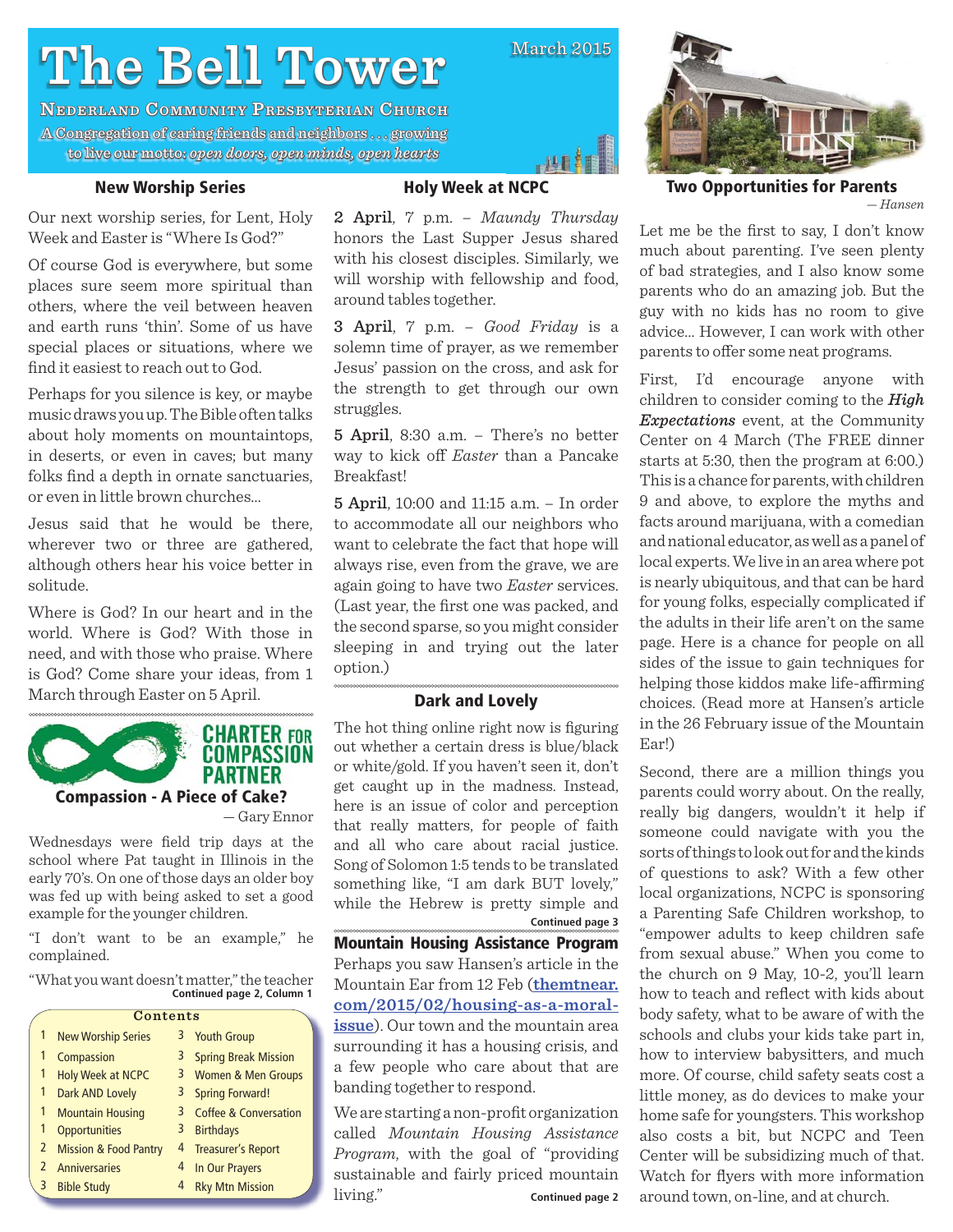### *Housing Assistance***— Continued from page 1**

We hope to bring adequate and attainable housing options for people who otherwise can't afford to live in Nederland. Maybe we can create landlord incentives to take part in government programs that assist low income folks. Perhaps we can partner with the town to offer deed restricted rental options for social servants, such as police or teachers.

We believe it is possible to help folks holistically, to take care of them through housing and with whatever financial management and counseling people might need to turn survival into thriving. And we have plans to work toward a new development, through a public/private/ religious partnership that will help people gain the stability to contribute back to this community.

The not-so-secret beauty of Nederland is our amazing volunteers, and how capable they are in accomplishing just about anything.

If your heart moves for helping people and our town, especially if you have some experience in some industry that might touch on MHAP (finance, housing development, social work, etc), please talk to Hansen!

Together we can work toward changing some lives, one roof at a time.

**"True compassion is more than fl inging a coin to a beggar; it is not haphazard and superfi cial. It comes to see that an edifi ce that produces beggars needs restructuring."**

— Dr. Martin Luther King Jr.

*Compassion* **— Continued from page 1**

replied. "You are always an example. Your only choice is what kind of an example you will be."

I knew that boy and I knew his parents; they both had high standards for their personal performance.

Yet I could empathize with his frustration. Haven't we all wanted to just kick back once in a while and not be on camera?

Perhaps Samuel Johnson had this in mind when he reflected that *"most men have their*" *bright and cloudy days: at least, they have days when they put their powers into act, and days when they suffer them to repose.*"

In this manner, being compassionate is similar to being a good example. We are **Continued next column** always reflecting compassion; our only choice in the matter is whether we reflect it brightly, dully, or not at all.

*You see*, compassion is piece of cake ― it's a choice — that's simple ― *it's just not easy*.

*As I knew, or thought I knew, what was right and wrong, I did not see why I might not always do the one and avoid the other. But I soon found I had undertaken a task of more diffi culty than I had imagined. While my care was employ'd in guarding against one fault, I was often surprised by another; habit took the advantage of inattention; inclination was sometimes too strong for reason.*

*—* Benjamin Franklin *Autobiography*

Benjamin Franklin became aware of this when he *"conceiv'd the bold and arduous project of arriving at moral perfection."* As the inset above notes, he soon realized he had bitten off a good deal more than he had anticipated.

However, Franklin did not throw in the towel. He pursued his goal relentlessly. He decided that there are certain virtues that are *"necessary and desirable"* to acquire or become; his were thirteen: Temperance, Silence, Order, Resolution, Frugality, Industry, Sincerity, Justice, Moderation, Cleanliness, Tranquility, Chastity, and Humility. Then he *"annexed to each a short precept, which fully express'd the extent I gave to its meaning."* 

The precept following Humility was: *"Imitate Jesus and Socrates."*

Might we learn something from Mr. Franklin? He actually drafted what we might call a score card to record his performance. He focused on one virtue each week and reviewed each day at its end and noted with a minus or a plus whether his actions lived up to that virtue or not.

The fact that he set out in such a methodical and orderly manner is an inspiration in itself.

**NEXT MONTH LET'S BEGIN** to explore how we might begin to draw compassion into our lives, our communities and the world.

I'm thinking of a relatively small step; a virtue not mentioned by Franklin.

However, it's probably part of his Silence and Sincerity, perhaps a bit in his Justice and Moderation, most certainly in Humility, and it offers an opening to Tranquilityof mind and circumstance. Its name is Forbearance.

In the meantime, take a moment now and again to reflect on compassion, to think about virtue, to wonder about forbearance.

# **Fundraiser Rescheduled to May 2**



"With a Little Help From Our Friends" We can put an end to hunger in our community!

Please join us for our 2nd Annual Fundraiser Saturday, May 2, 2015 Nederland Community Center

### Featuring:

The Live Rockin' Music of Slopeside A "Something For Everyone" Silent Auction A "Just What I Wanted" Snack Bar Hamburgers - Hot Dogs - Nachos - Chips - Soda -Sweet Treats Everything \$5 or Less

Silent Auction & Snack Bar Open At 6:30 Music From 7:00 - 10:00 PM

Admission By Your Generous Cash Donation And

A Can/Box of Food or a Personal Hygiene Item



# **Mission Report**

— Dennis Whalen

Due to the expected snow storm on February 21, the Food Pantry determined that it was best to reschedule the annual fund raiser to Saturday, May 2. There was simply too much risk of the food pantry losing money if people were unable or unwilling to attend the fund raiser due to the weather.

As a reminder, the Food Pantry fund raiser will include a snack bar, silent auction and a sock hop with a live band.



The children that attended worship on Sunday, February 15 sang One More Step with Jan Tafoya. (Photo: Michael O'Neill)

> **27 Dan and Marylou Harrison** *The background photo is just to support positive weather thinking.*

**March Anniversary!**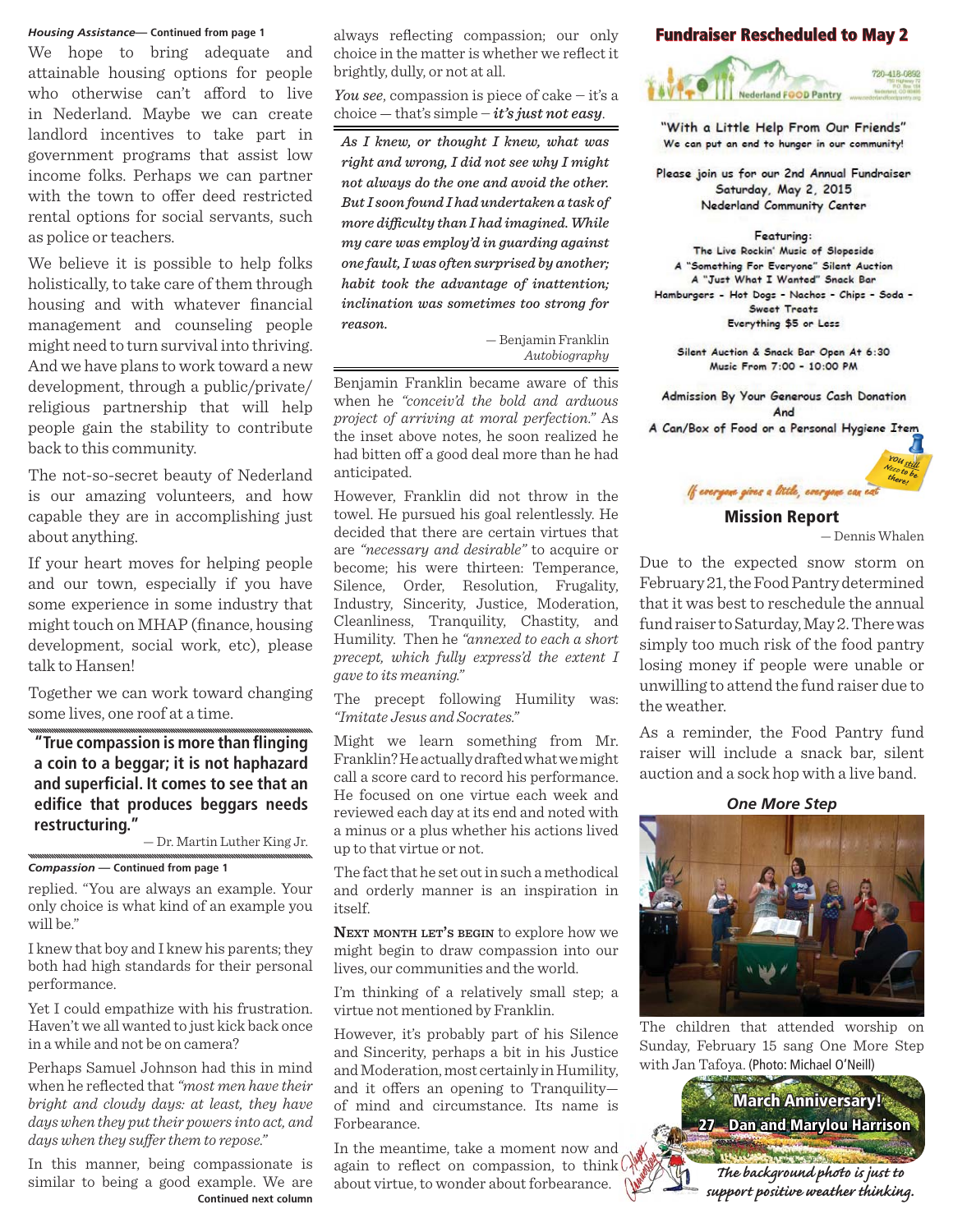no negative conjunction in the text, no implication of shame or denial, and the story goes on to show the girl as very proud of her dark skin, and Solomon very, ahem, enamored by every inch of his bride. *Dark AND Lovely* — Continued from page 1<br>Clear: "I am dark AND lovely." There is  $\frac{1}{2}$  and  $\frac{2045 \text{ N}}{2}$  and  $\frac{3}{2}$  and  $\frac{1}{2}$  and  $\frac{1}{2}$  but Davlight Savings

Yet most translators (overwhelmingly white) assume some tension between darker skin and beauty—the old King James and Douay Rheims, the conservative favorites ESV and NIV, my go to NLT, the mainline traditional RSV, the paraphrased Message, even the intentionally liberal Voice... The only translations I can find that deal with this verse appropriately are the children's versions CEB and CEV (probably because they simplify everything) and the NRSV (most certainly because it is translated by actual scholars).

What other assumptions about skin color sneak into the way you see the world? What other assumptions about sneak into your Bible? How much of your (and my) view and understanding of the world is based on little mistakes or presumptions or lies that people told us?

ere is and AN M lovely. There is no exactly the basis for being the basis for the distribution of the state is a state of the state of the state of the state of the state of the state of the state of the state of the stat Yet most translators (overwhelmingly white) assume some tension between darker skin color and beauty—the old King James and Douay Rheims, the conservative favorites ESV and NIV, my go to NLT, the mainline traditional RSV, the paraphrased Message, even the intentionally liberal Voice... The only translations I can find that deal with this verse and issue appropriately are the children's versions CEB and CEV (probably because they simplify everything) and the NRSV (most certainly because it is translated by actual scholars). What other assumptions about color sneak into the way you see the world? What other assumptions sneak into your Bible? How much of your (and my) view and understanding of the world is based on tiny little mistakes or presumptions or lies that people told us?

### **Bible Study**

When the Bible Study finishes with the Gospel of Mark, we'll take a little break for Holy Week (no meeting 1 Apr), and start anew on 8 April. This is definitely a great opportunity to get into the Bible for the first time, dive deeper into a book you love, share and be shaped by stories of faith, and see God's presence in a new light.

### **Youth Group**

The 2014-2015 Youth Group calendar of events is published on our website! Check it out at www.nederlandcpc.org/youth-group.

| 1 March 11:30  | All Youth, with lunch            |
|----------------|----------------------------------|
| 20-23 March    | Spring Break Mission<br>Blitz!!! |
| 12 April 11:30 | All Youth, with lunch            |

**CAN YOU COOK ONE DINNER** for about 15 teenagers? The Youth Group from Westminster Presbyterian is joining the young folk from NCPC to spend a weekend of their Spring Break in service to our community. We're looking for someone to provide a meal the night of Friday 20 March, so that all the kiddos can bond and start their time off strong! Talk to Hansen if you're available.

### **Spring Break Mission Blitz**

Our Youth Group has a long tradition of spending weekends doing outreach with the teenagers from Westminster Presbyterian (Pueblo). In the fall, we all head to Lake City, and in the spring now our friends come up to Nederland. This year we will be helping an elderly couple with their property, a disabled woman move, and maybe handling a few projects around the church. Say hi to the friendly new faces in worship on 22 March, and pray that they hear a little bit more about God's call in their life, as they serve our community.

### *High* **Expectations**

**Join other Ned parents Wednesday 4 March at a workshop on Parenting and Pot. After the FREE dinner at 5:30, comedian and family advocate Ray Lozano will teach about drug education. Then a local panel of experts will share an open forum Q&A. Opportunities for Parents - Page 1**

**Women's Group** meets the first Sunday of each month at 4 pm. All women are welcome, whether you want to share a margarita or just some laughs with new church friends! This month, 1 March, let's get together at Kathmandu at noon. For next month, the first Sunday is Easter, so let's postpone to 12 April.

**Men's Group** meets the third Sunday of each month at 4 pm. All men are welcome, whether you want to share a beer or help plan our next outreach project. This month, 15 March, let's get away from the Frozen Dead Guy craziness, with time together at Salto.

but Daylight Savings Time begins next weekend as we "spring forward"**\*** at 02:00 on March 8. (**\***Before the arrival of digital time, that meant you move



the "big" hand forward one hour.)

And if you forget—no worries—you'll arrive at church just in time for coffee and fellowship



keep rolling along in this nation. Bring a non-perishable

food item to worship next time. Thanks for your support and your generous participation.

**FELLOWSHIP AFTER WORSHIP** starts with you. Photos of those who host fellowship will appear soon in the newsletter. They say a picture is worth a thousand words watch for your photo in the future*!*

Contact Claudia at 303-258-3447 or see sign-up sheets on kitchen door to participate in Fellowship

**Drop in for a Cuppa***!*



### **Coffee and Conversation**

Every Thursday, 9 am, at *The Train Cars* back room, everyone is invited for coffee and conversation about life, faith, church and everything in between.

**WHEN** THE BOOK CLUB finishes Brian McLaren's *A New Kind of Christianity*, we'll take a little break (no meetings 24 & 31 March), and start anew on 7 April. All are welcome to join in for great discussion, 6:30 on Tuesdays in the sanctuary.

|                   | <b>March Birthdays!</b>            |  |
|-------------------|------------------------------------|--|
| 1 Larry James     | 17 Steve Filer                     |  |
| 2 Schubert Ogden  | 17 Craig Skeie                     |  |
| 3 Charlie Collier | 18 Jim Stevens                     |  |
|                   | 4 Marylou Harrison 20 Mary Wingate |  |
| 5 Rhonda Skeie    | 28 Judy Anderson                   |  |